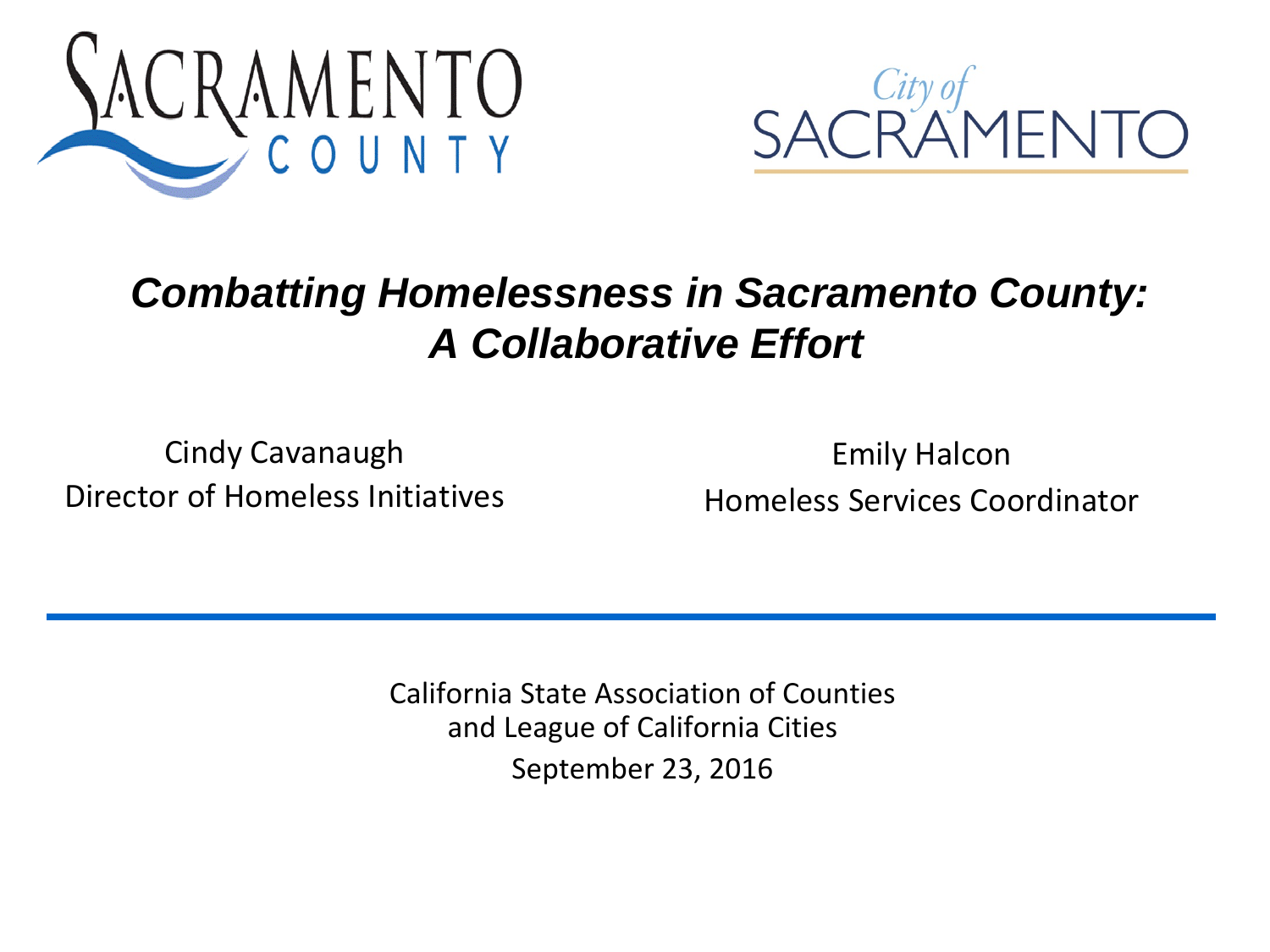#### Sacramento County



- Population of 1,418,788 60% Caucasian 10% African American 14% Asian 21% Hispanic/Latino
- Covers 994 square miles
- Median household income \$56,553
- 10.3% of families and 14.1% of the population live below the federal poverty line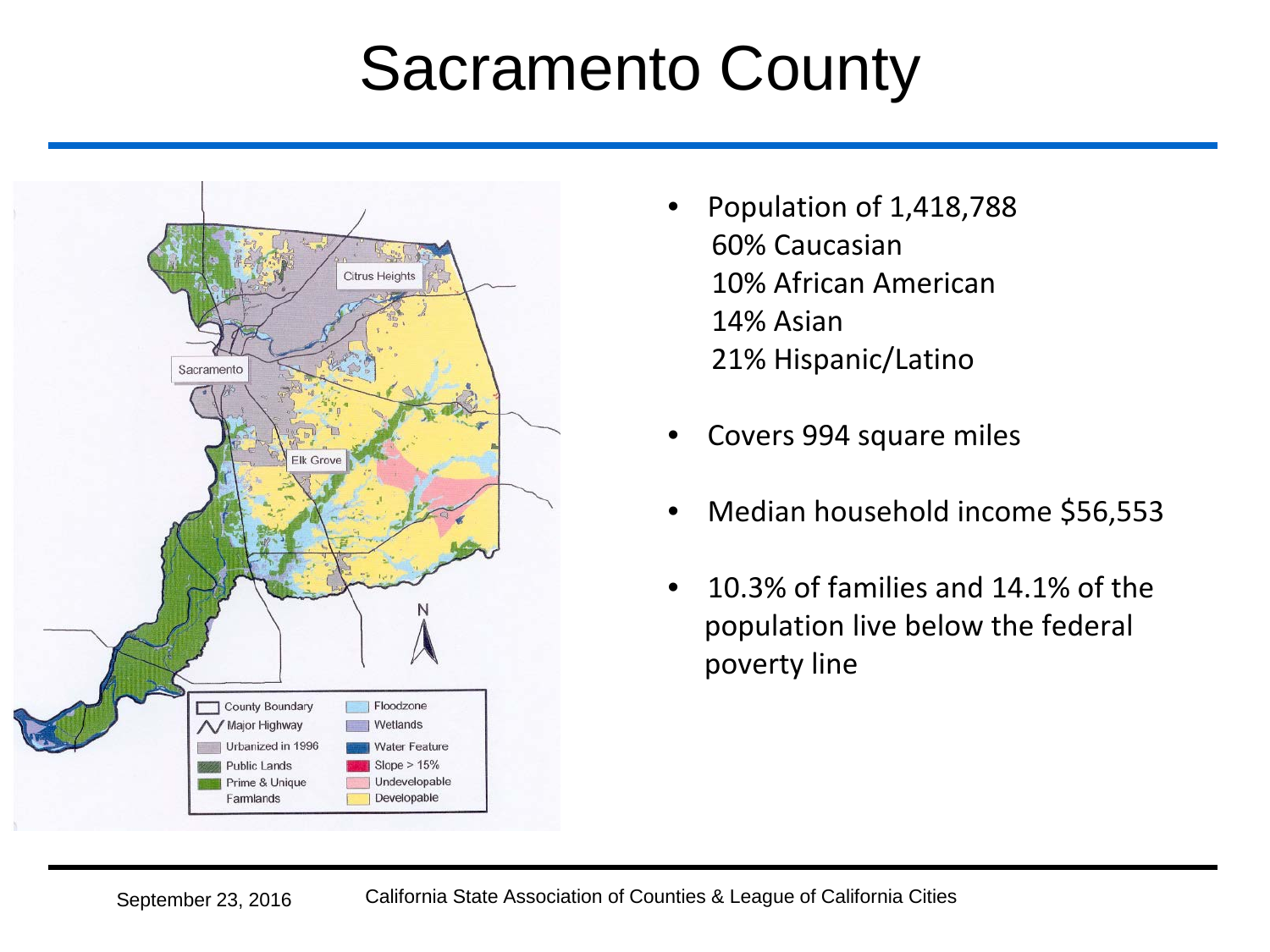# Point In Time Homeless Count

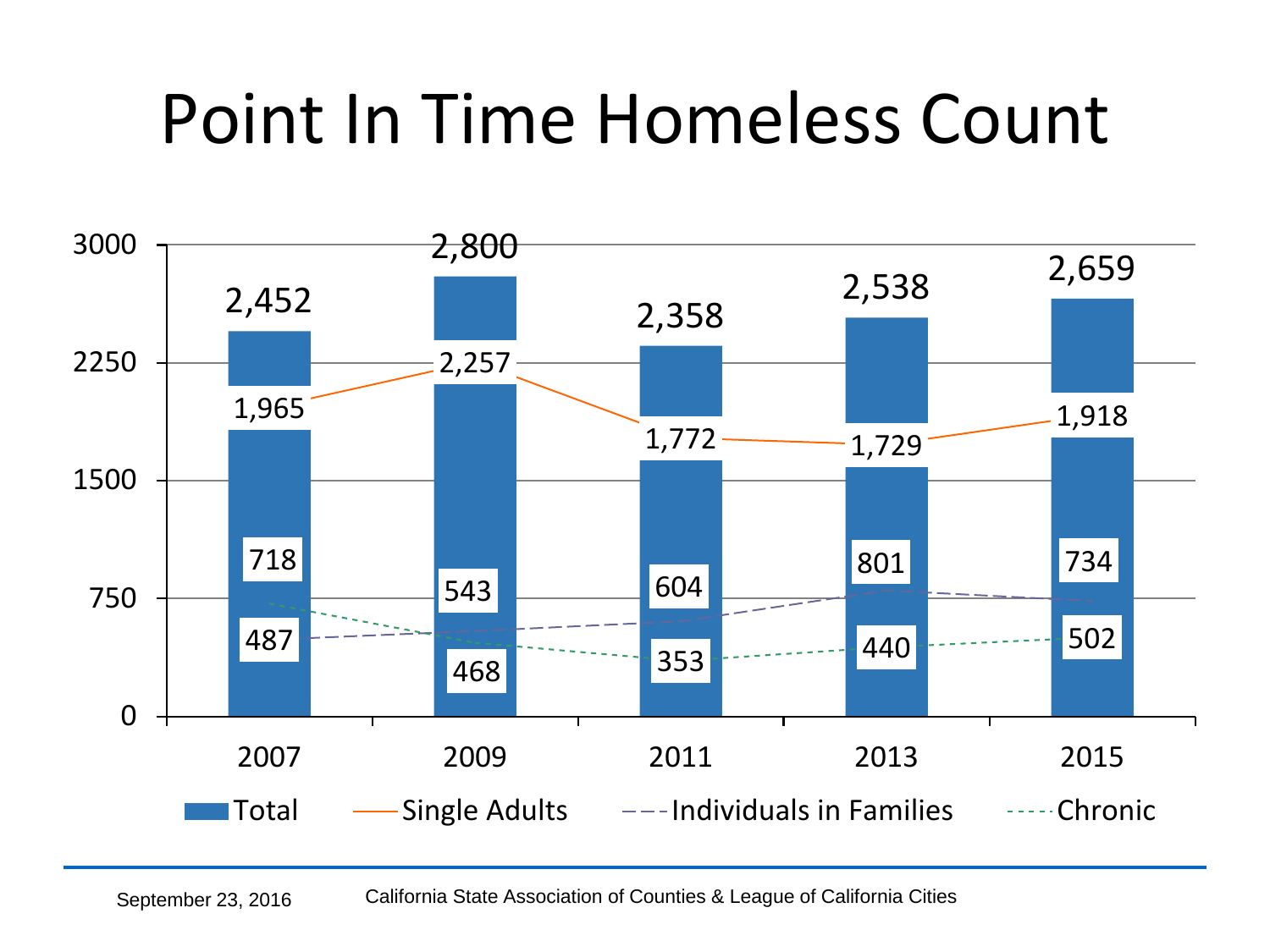# Major Homelessness Funding (FY 15/16)

| <b>Funding</b>                             | <b>Amount</b>                                                                                                                                                                              | <b>Agency</b>                                                   |
|--------------------------------------------|--------------------------------------------------------------------------------------------------------------------------------------------------------------------------------------------|-----------------------------------------------------------------|
| <b>HUD Continuum of Care</b>               | \$19 million                                                                                                                                                                               | Sacramento Steps Forward                                        |
| <b>Emergency Solutions Grant</b>           | \$846,000 Federal<br>\$400,000 (State Pass Through)                                                                                                                                        | Sacramento Housing and<br><b>Redevelopment Agency</b><br>(SHRA) |
| <b>HUD-VASH Vouchers</b>                   | \$362,000                                                                                                                                                                                  | <b>SHRA</b>                                                     |
| <b>CalWorks Housing Support</b><br>Program | \$1.8 million                                                                                                                                                                              | County                                                          |
| Local funding                              | See next two slides: Local funding for shelters, vouchers, winter<br>sanctuary, navigation, housing location services, Rapid Re-<br>housing, CoC administration, evaluation, Point-in-time |                                                                 |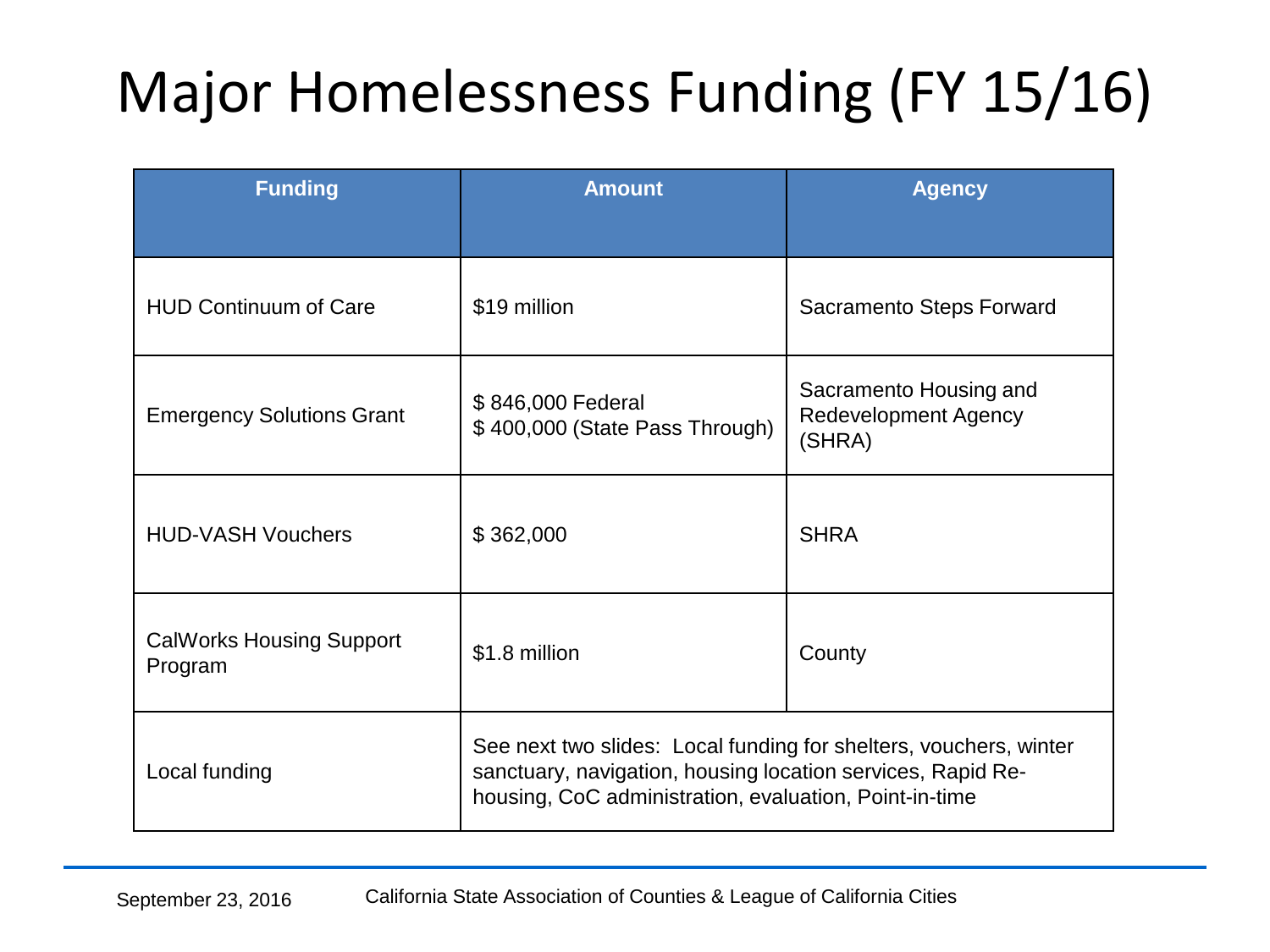### County Homeless Cost by Activity (FY 14/15)

Services, \$25.42

Mental health, outreach, other non-housing support

Total =  $$40.05$  million

Shelter/Housing, \$7.21

Emergency shelter, transitional/ permanent housing, motel vouchers, return to residence

\_Impacts, \$4.39

Code enforcement, illegal camping enforcement, law enforcement, debris removal

Financial Support, \$2.48 Direct cash and other financial assistance related to homeless assistance

Coordination and Development, \$0.54

Planning, research, evaluation, and coordination of activities

*This does not include over \$19 million in 2015 federal Continuum of Care funding administered for Sacramento County by Sacramento Steps Forward, or \$825k in 2016 federal and state Emergency Solutions Grant and \$462k in CDBG homelessness activities administered by SHRA for Sacramento County.*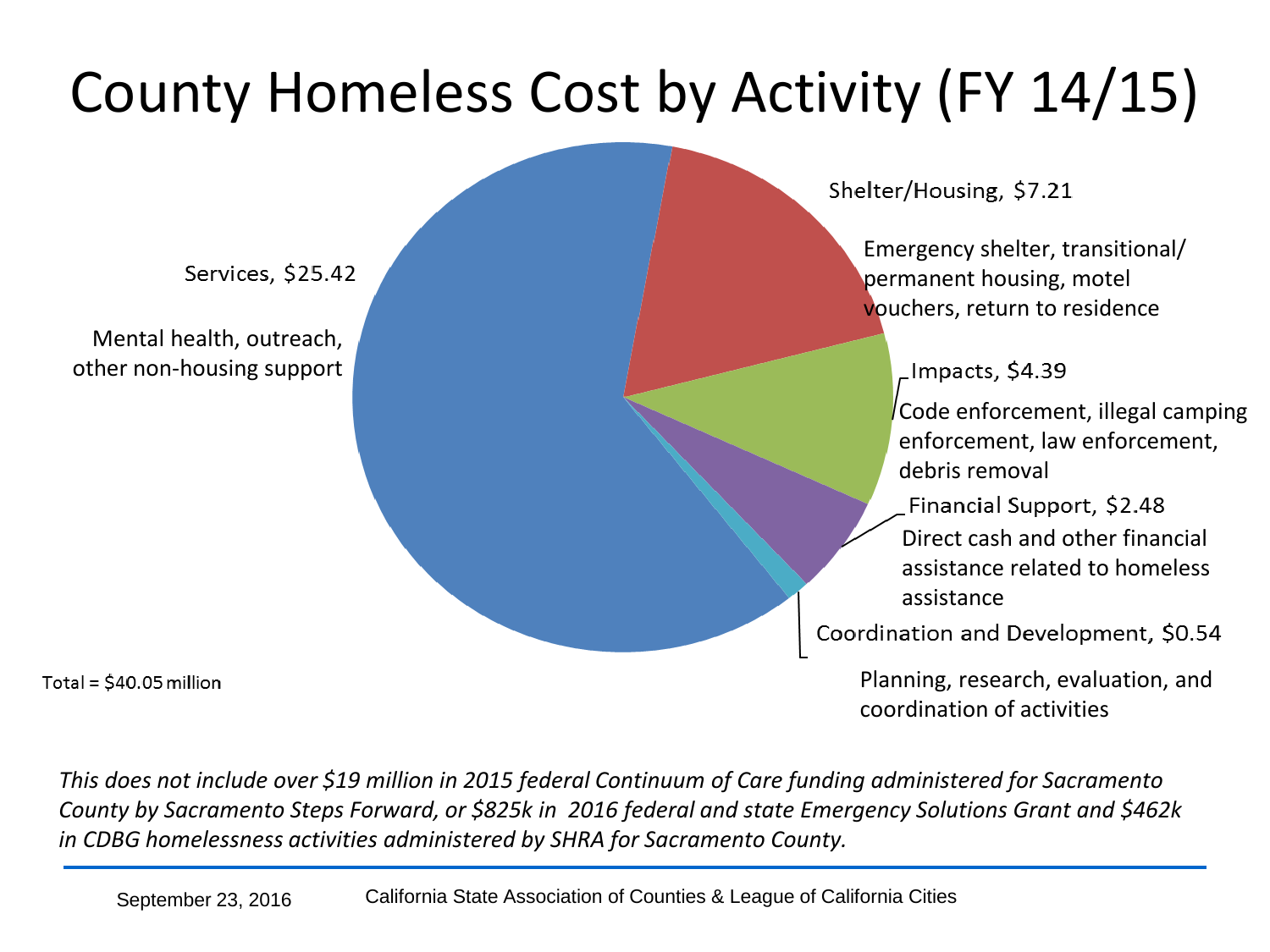### City Homeless Cost by Activity (FY 14/15)



*Subsequent to this analysis, the City increased its commitment to funding homeless serving programs, and now has over \$3 million of general funds (up from \$1.3 million in FY 14/15) in programs providing direct services and supports to homeless households.*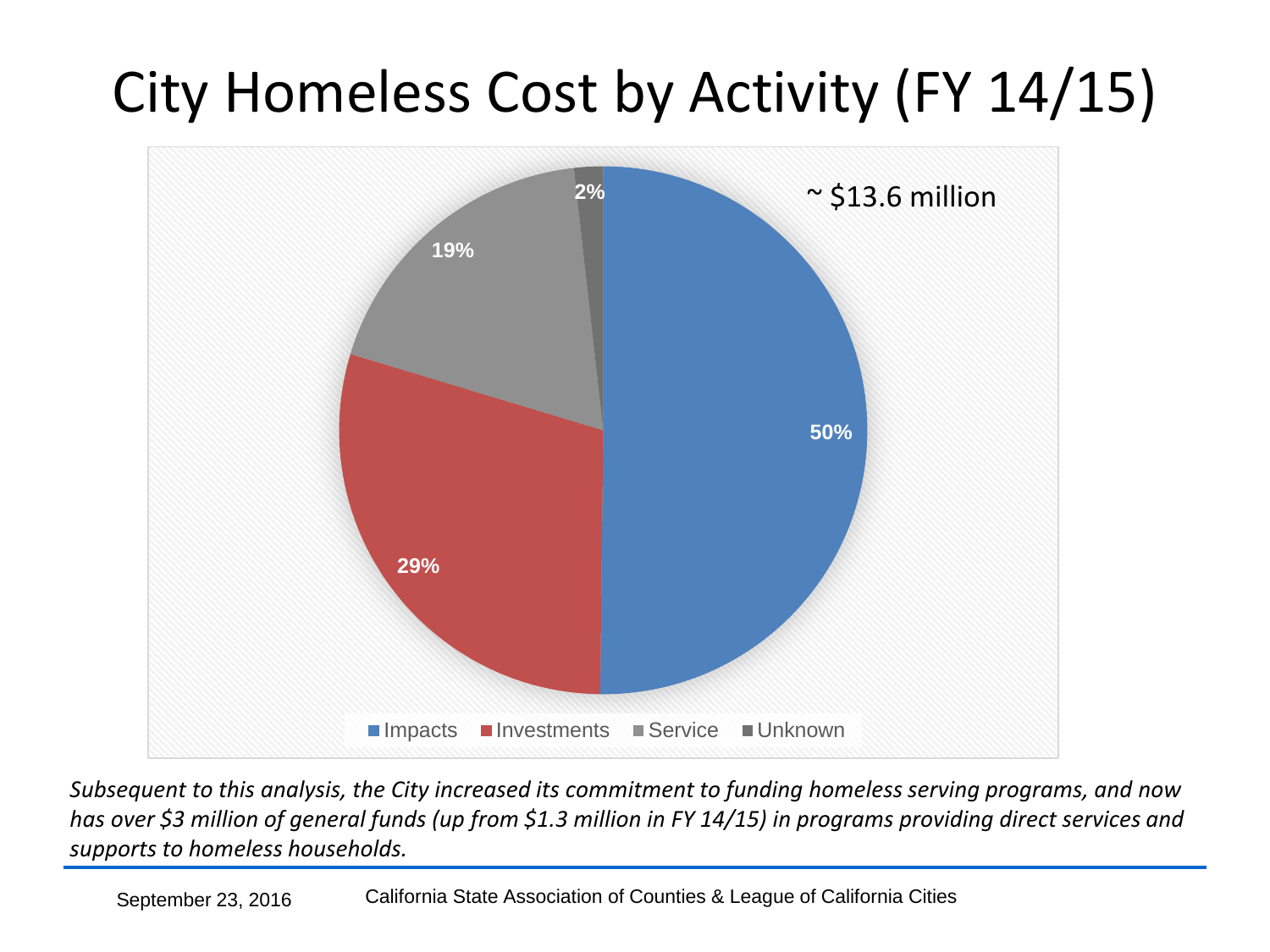## County-level Strategic Priorities

- 1. Improve Sacramento's homelessness crisis response system so that we are providing the quickest and best path to permanent housing.
- 2. Invest in what we know works to help people who are experiencing homelessness achieve housing stability as quickly as possible, especially those not reached with traditional approaches.
- 3. Increase permanent housing opportunities.
- 4. Take advantage of No Place Like Home (NPLH) to create new permanent supportive housing for persons experiencing homelessness with serious mental illness.